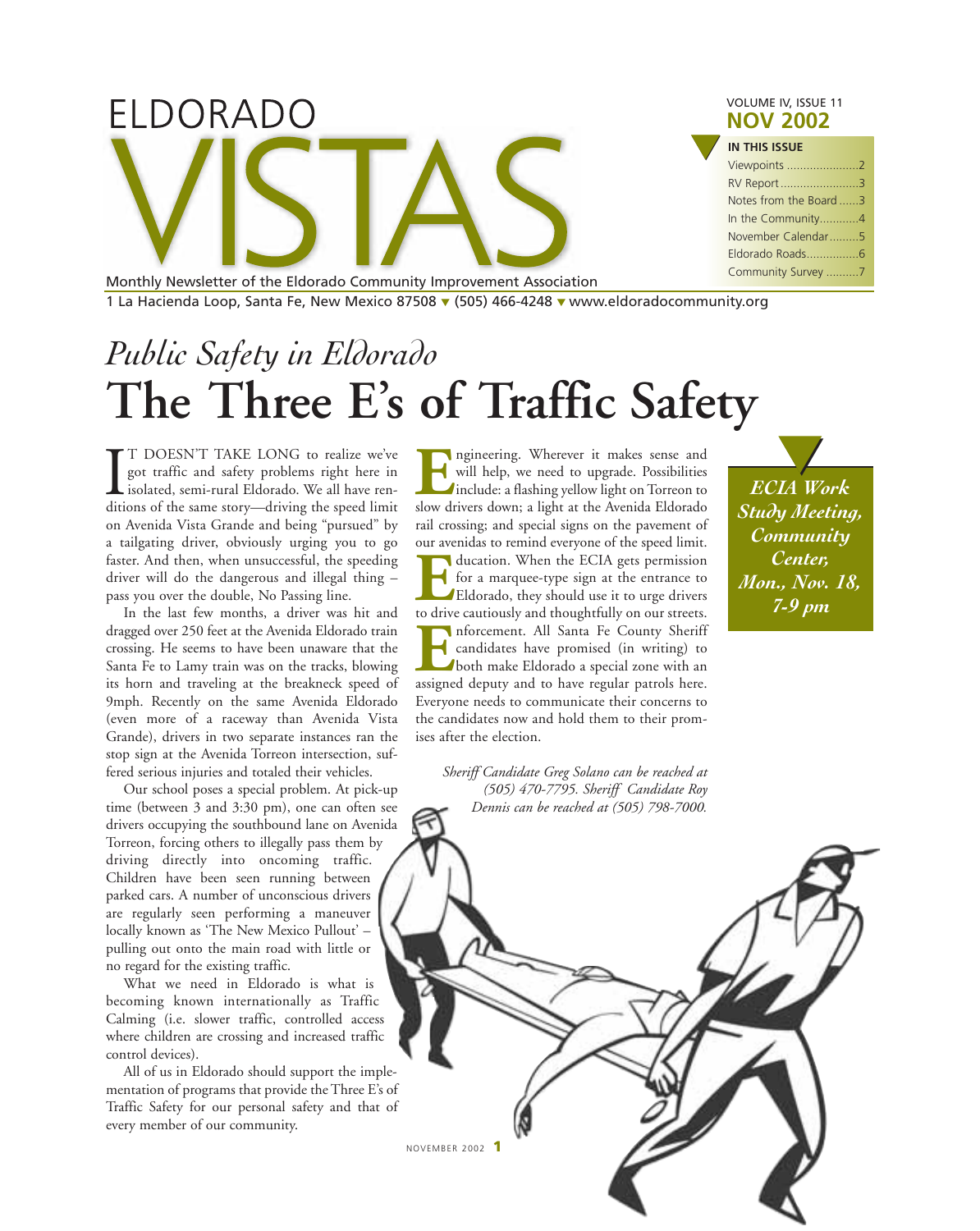

### *Share your* **Disappearing Sidewalk** *comments with us!*

*For policy and deadline, see below*

#### *Editorial Policy*  $/$

*Vistas* invites opinions, ideas, stories, photos, and art from the community at large. Please include contact numbers for fact checking purposes. The newsletter will not publish unsigned letters or material deemed inflammatory. Material will be printed at the discretion of the editors. Letters over 150 words will be edited for fit. Community announcements are welcome; accompanying photos are welcome, too. **Deadline:** Newsletter deadline is the 8th day of each month. Submissions can be dropped off or mailed to the ECIA office or emailed to info@eldoradocommun ity.org. Please include "Attn: Vistas" in your message.

#### *Mission Statement*

The mission of *Vistas*, the monthly newsletter of the ECIA, is to inform the Eldorado community about issues before the ECIA Board and the membership at large. By so doing, the publication seeks to foster increased neighborhood pride and community participation in the decision making process.

ON SUNDAY, SEPTEMBER 22ND, my<br>wife Georgia and I decided to go for a lit-<br>poodle. On this occasion, we decided to walk up wife Georgia and I decided to go for a little walk. We took Jake, our Standard Torreon to the school, and then cross over to the asphalt trail running on the north side of Avenida Vista Grande.

We arrived at the crosswalk near the school and waited for the traffic to pass. As I clearly remember, there were three SUVs moving in the far lane (from east to west). The first whizzed past, but the second – a Toyota – began slowing to a stop. I remember Georgia saying something like, "How nice. Someone is going to let us cross."

The dog and I may have taken a step into the crosswalk when I froze. The third SUV was still moving right along toward us. For a second, it appeared to me the driver intended to pass the stopped vehicle. Imagine my amazement when the third SUV plowed right into the Toyota.

The Toyota flipped over on its nose, smashed its windshield and ended completely upside down. The north-side signpost, which once held the image of children walking, was completely flattened under the weight of the smashed Toyota. The sign was missing, having been propelled forty feet by the impact. If a family had been waiting to cross on the north side of the crosswalk, they could easily have been crushed.

By the time I pulled open the right side front door, the Toyota's driver had already scrambled out the driver's side. The Eldorado Fire and Rescue Service did its usual excellent job and were there within seconds. Injuries appeared to be slight.

All of this is unfortunate, but we all know traffic accidents happen. The interesting thing in all this is the driver of the Toyota was cited for stopping in the street. Apparently the Sheriff Department representative that issued the ticket ignored the crosswalk or thought it didn't apply on Sunday or did not apply to senior citizens and poodles or…

After thinking this over for awhile, I have come up with some recommendations for additional signage. Here's the first sign for drivers on Avenida Vista Grande:

#### CAUTION:

PLEASE STOP AT CROSSWALK AHEAD IF CHILDREN ARE PRESENT AND SCHOOL IS IN SESSION (PLUS OR MINUS SIXTY (60) MINUTES). HOWEVER, IF ORDINARY CITIZENS ARE OBSERVED OR SCHOOL IS NOT IN SESSION, DO NOT STOP – FULL SPEED AHEAD!

The second sign is for pedestrians at the crosswalk:

#### CAUTION:

IF YOU ARE AN ORDINARY PEDESTRIAN, THE CROSSWALK AHEAD OF YOU IS NOT REALLY A CROSSWALK – IT JUST LOOKS LIKE A CROSSWALK. HOWEVER, IF YOU ARE A CHILD (AND SCHOOL IS IN SESSION\*), THE CROSSWALK MAY BE OPERA-BLE – DEPENDING ON DRIVER UNDERSTANDING \* PLUS OR MINUS SIXTY (60) MINUTES

*Bob Parmeleet*

### *Dying Pinons? Part Two, Keeping Survivors Strong*

THE BARK BEETLE ASSAULT is not over.<br>
One more generation – the fifth this year –<br>
is expected this fall by **George Duda** of the<br>
US Forest Service and Santa Fe's Integrated Pest One more generation – the fifth this year – is expected this fall by **George Duda** of the Management (IPM) Coordinator, **Fabian Chavez**. The county's landfill on South 285, with a huge pile of discarded trees, has become a feeding site for the beetles. Tree removal services are inundated. Some beetles and larvae will survive a hard freeze this winter according to **Dr. Carol Sutherland**, entomologist at New Mexico State University.

Action to minimize damage is still needed. To curtail the spread of beetles, the city chips and buries trees the day they are cut down. To use these chips for mulch, residents need to solar bake them for 20 days to kill the adult beetles and larvae. Homeowners can also rent chippers locally or hire Eldorado resident **Hank Hagen**, who will cut down and chip trees (660-6299).

To protect healthy trees, forest service staff and arborists encourage several practices including: appropriate watering, mulching, and planting habits. More detailed information is printed in a flyer available for residents at the library. You can also call **Dr. Jean Stokes** at 466-0065.

*Jean Stokes*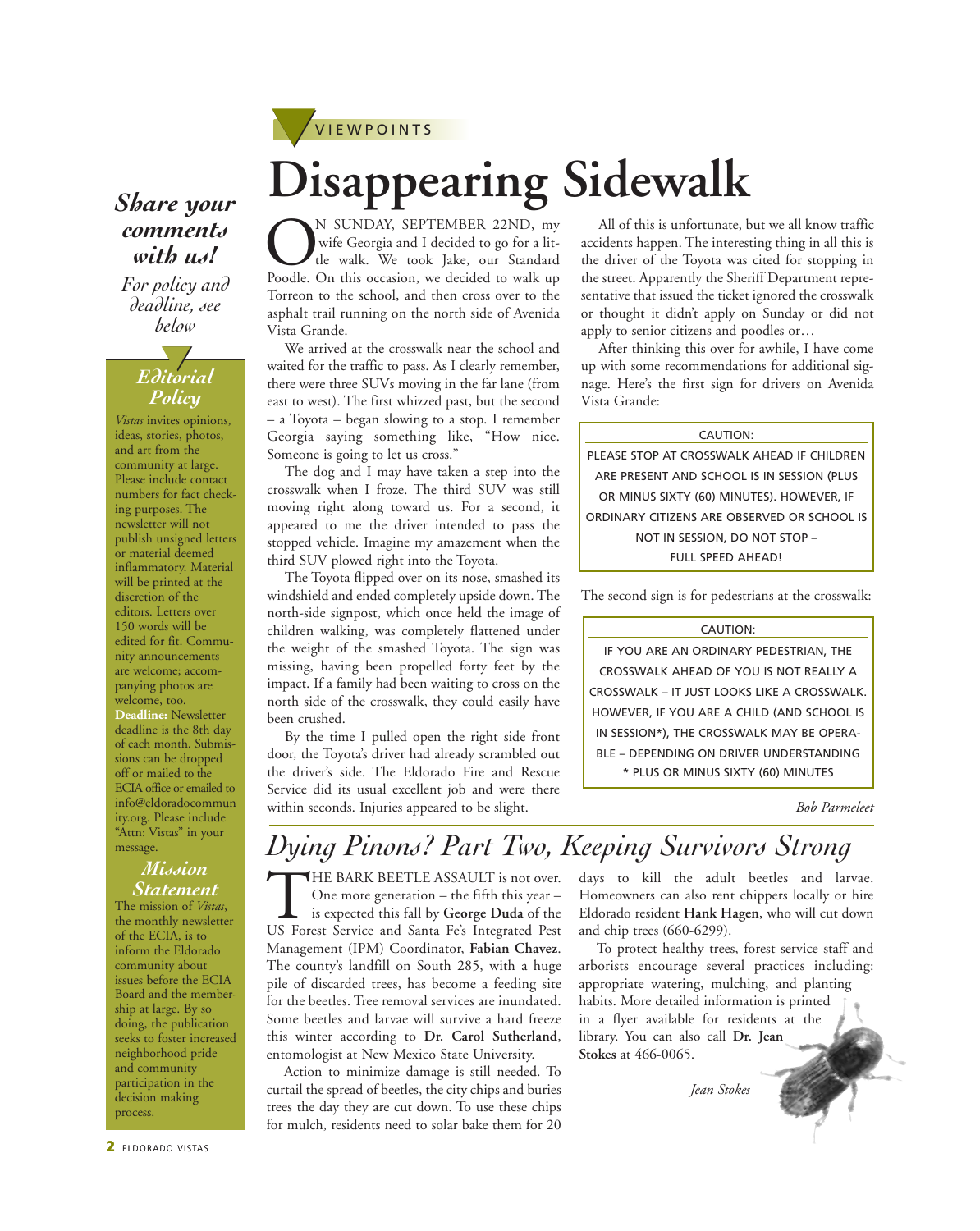

# **To See or Not to See**

WANT<br>
from res<br>
impact c<br>
in Eldorado. WANT TO SHARE WITH YOU recent input from residents regarding the negative visual impact created by recreational vehicle storage

The discussions seem to focus on three principle issues:

- ▼ The inconsistency of the storage of recreational vehicles in the community with the intention of the covenants created to protect and preserve the semi-rural environment of Eldorado.
- ▼ The covenants prevent construction of structures with the style and colors typical of a recreational vehicle. Why are we allowing RVs to negatively



impact the beauty of our community?

▼ Residents hold the ECIA Board responsible for enforcing the covenants and guidelines that protect our environment and property values.

Based on this input, the ECIA Board and Architectural Committee again are evaluating the community's concerns. As we discuss the issue, a consensus is emerging that suggests we should let the community decide if they want to continue allowing storage of recreational vehicles on residential lots in Eldorado.

Of course this is a significant issue for the community to consider. Any change would require a covenant revision – a difficult process. Covenant revisions require a majority vote of all ECIA members, not just those who vote.

> The Board and Architectural Committee need your continued input as we consider the issue. Please write, call, email or talk to us. Contact information is located both on this page and on our website, www.eldoradocommunity.org.

> > *John Reeder President, ECIA*

#### **ECIA OFFICE**  <u></u> #1 La Hacienda Loop

Santa Fe, NM 87508 466-4248, 466-4249 info@eldoradocommunity.org www.eldoradocommunity.org

**General Manager**  Bob Pritchard 466-4248 ECommunity@aol.com **BOARD OF DIRECTORS President**  John Reeder 466-4909 zaluki@aol.com **Vice-President**  Andy Winnegar 466-6563 ajwinnegar@aol.com **Secretary**  Frank Schober 577-7972 fschober@att.net **Treasure** Dan Drobnis 466-4781 Drobnisd@sdsc.edu **Director** Raymond Singer 466-1100 raysinger@aol.com **Directo** Gretel Underwood 466-7825 Wunderwood7@aol.com

**COMMITTEE LIAISONS Architecture:** Dan Drobnis **Conservation:** Andy Winnegar **Election:** Frank Schober **Information:** Frank Schober **Finance:** Dan Drobnis **Recreation:** John Reeder, Gretel Underwood **Road:** John Reeder **Neighborhood Watch:** Frank Schober **Stable:** Gretel Underwood

**ELDORADO VISTAS NEWSLETTER Editor:** Diane Kean nmvistas@starband.net **Designer:** Hope Ostheimer vistas@webdesignbyhope.com **Editorial Assistant:** Debby Padilla 466-4248

**CONTRIBUTORS** Ana June 466-2660 Vistas Staff **COMMUNITY RESOURCES Vista Grande Library**  466-READ **Security**  204-2945

#### **NOTES FROM THE BOARD**

THE ECIA BOARD WELCOMES a new<br>Board Director, Terrence Schwind. You<br>may remember Terrence was recognized as<br>Eldorado Citizen of the Year at our last ECIA Board Director, **Terrence Schwind**. You may remember Terrence was recognized as Annual Meeting. Terrence is an active horse owner, always helping those in need in the stable area. He will bring a fresh perspective and management talents to our Board.

The Board received several variance requests this month; most were denied. Residents often seek relief from noncompliance by first asking for a variance. We consider variances as the last option, not the first. The Board's responsibility is to maintain the integrity of our covenants and guidelines that define why many of us moved to Eldorado. As you purchase or modify property, please ensure it conforms to ECIA covenants and guidelines. The alternatives can be troublesome and expensive for all concerned.

The proposed hike & bike trail along the west side of Avenida Torreon is progressing. The Board recently reviewed engineering drawings. The General Manager, **Bob Pritchard**, is submitting the drawings to the county for their review. I anticipate construction to begin next spring. The new trail will connect Avenida Eldorado to Avenida Vista Grande, providing a safe path for our residents and school children.

The Board and the Architectural Committee have created an ad hoc committee to continue development of clear guidelines regarding recreational vehicle screening. This has been a difficult task for all previous boards; however, RV screening guidelines have become more imperative as the community develops. Most recreational vehicles violate both our community's requirements of muted earth tones and the principle that structures in Eldorado are subservient to our land and environment.

There certainly has been an increase in crime and graffiti in the community. If you see suspicious activities, please contact Security (204-2945) or the Santa Fe County Sheriff (986-6260). Please do not intervene; your personal safety is more important than material property.

> *John Reeder President, ECIA*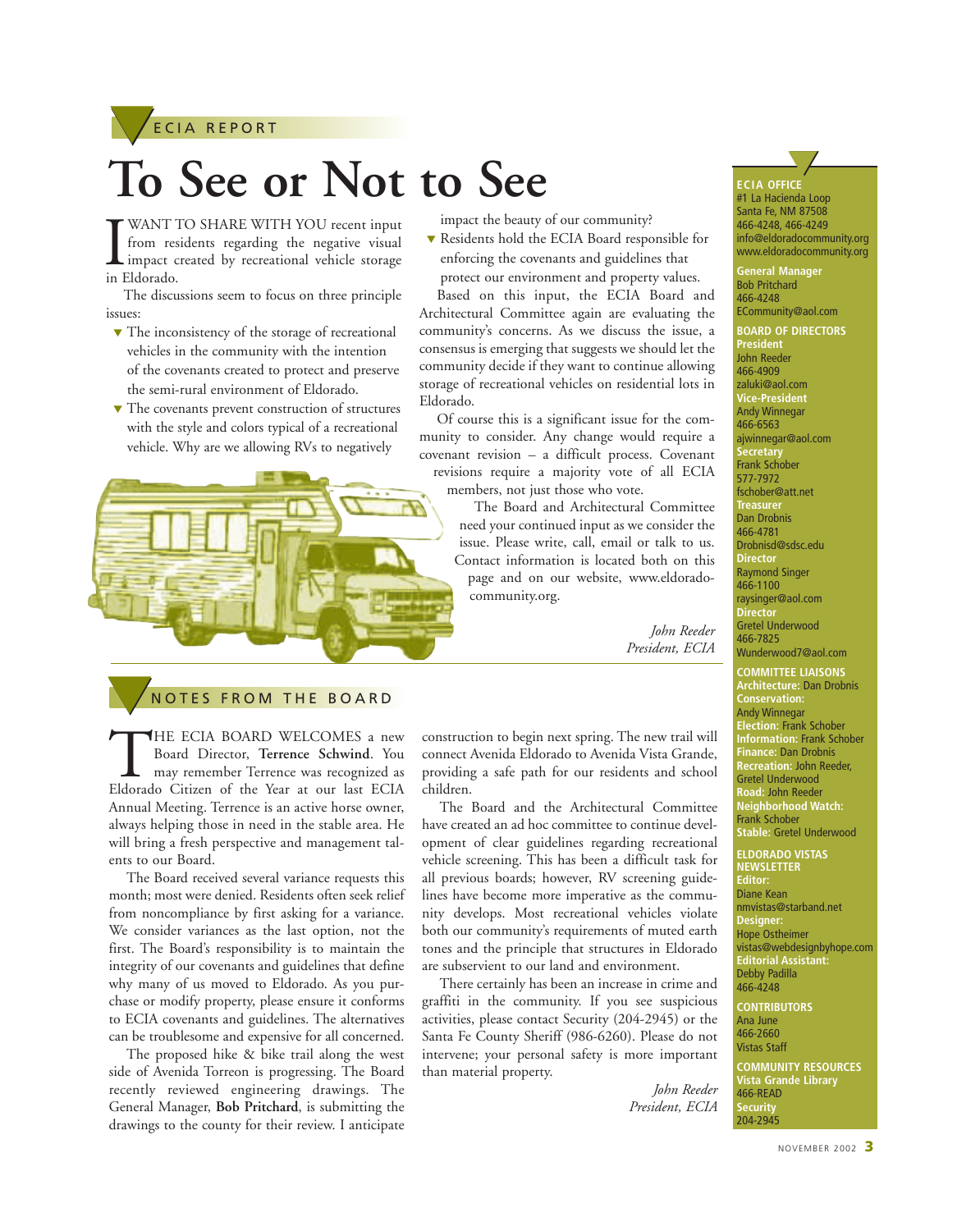IN THE COMMUNITY



*These paintings are just two of the many items you'll find for sale at the annual Fall Art Show on November 9th and 10th. Please see page 8 for details.*

**4** ELDORADO VISTAS

#### **Master Gardeners**

Santa Fe Area Master Gardeners invite you to attend their November educational seminar November 4th, 6:30 – 8:30 pm, at the Eldorado Railroad Depot. November's program features **Peg Abbey** discussing "Decorating from the Fall Garden."

#### **Eldorado Arts Association**

**Artists' Shoptalk:** Wednesday, November 13, 10 am-noon, at the home of **Sarah Bachrach**, 5 Calle Basilica, 466-8141. Join fellow artists to socialize at each others' homes/studios. **Artists' Program:** No program this month. Call **Arlene Siegel** at 466-3274 for information.

#### **El Dorado School News**

There is concern among members of the school and the Eldorado community regarding traffic around the school, especially during drop-off and pick-up times. The school currently does not employ a crossing guard on either Avenida Torreon or Avenida Vista Grande, nor is there a flashing light on Torreon. In addition, there is no delineated path along Torreon for students who walk home. Families are urged to utilize the bus system for transportation if at all possible. If not, please be quick and safe as you enter and leave the school. Make certain your child has help crossing the street and/or the parking lot. **To all Eldorado drivers:** please be extra careful as you pass the school between the hours of 8 and 11:30 am, after 3 pm Monday through Thursday, and after 12 pm on Friday.

We are still looking for children's artwork, poetry or short essays about Eldorado. Please call **Ana** at 466-2660 for more information.

#### **MOMS Club of Santa Fe, SE**

MOMS (Moms Offering Moms Support) Club of Santa Fe, Southeast is a new group in the Eldorado community of mothers who stay home with their children and who wish to meet and get to know other moms in Eldorado. The November business meeting is scheduled for November 21st at 10:30 am, followed by a Thanksgiving Potluck Luncheon. Call **Christine Bernstein**, President, at 466-3078 or **Kerri Lay**, Membership VP, at 466-2883 for more information, including a schedule of November events.

#### **55 Alive / Mature Driving course**

Would you like to sharpen your driving skills and reduce your auto insurance premium? You can do this by taking 55 ALIVE/MATURE

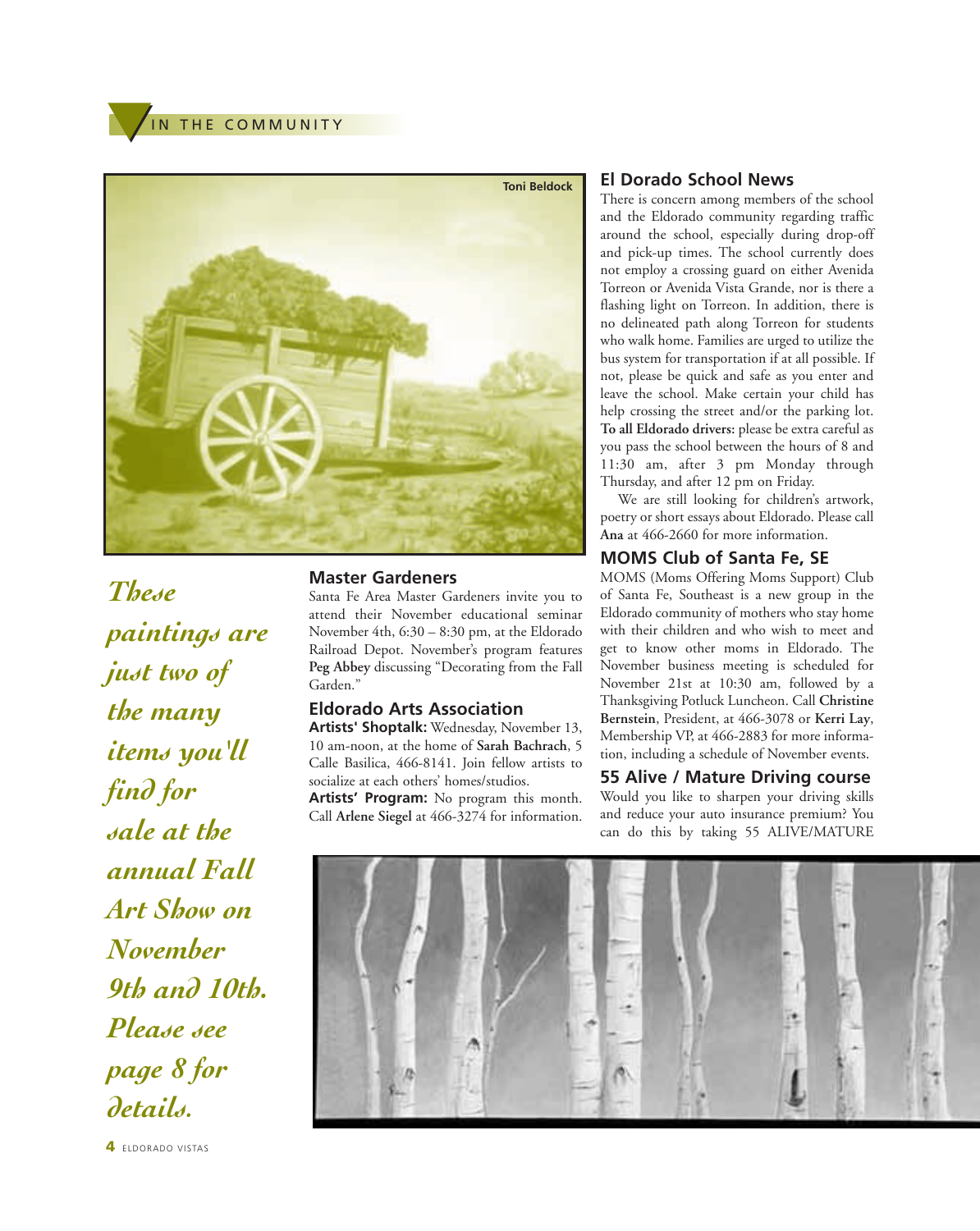DRIVING, a motor vehicle accident prevention course for persons age 50 and over. 55 ALIVE students learn defensive driving and how to compensate for normal, age-related changes in vision, hearing, and reaction time. Research shows that normal age-related physical changes begin to accelerate at age 55. Accidents per mile driven begin to increase at this same age.

Independent evaluations of 55 ALIVE graduates have demonstrated a reduction in accidents and violations. New Mexico law requires all auto insurance carriers to offer a discount on premiums to qualified graduates aged 55 and older of approved courses such as 55 ALIVE. The course must be repeated at three-year intervals to maintain eligibility for the discount. Policyholders should contact their insurance agency for more information about the discount.

55 ALIVE is an eight-hour classroom course conducted in two half-day sessions. It is open to drivers age 50 and older. There is a \$10.00 fee. A 55 ALIVE course will be taught at the Eldorado Fire and Rescue Station, 801 Avenida Vista Grande on November 6th &

SEE "IN THE COMMUNITY" ON PAGE 7



## **November Events mber Events**

#### *Left out? Help us compile a comprehensive events listing.*

Email **info@eldoradocommunity.org** with your meeting or event information, or bring it to the ECIA office by the 8th of the month for publication in the following month's *Vistas.* Please include "Attn: Vistas" and be sure to indicate:<br>1. Type of Event 4. A Resource



**4. A Resource Person** (one that can answer **2. Location** questions both about the event and the sponsoring **3. Date & Time** organization) and his/her telephone number. organization) and his/her telephone number. Photographs (digital or snapshots) are encouraged!

*Note: All meetings are at the Community Center, unless otherwise noted.*

| <b>NOVEMBER SPECIAL EVENTS</b>               |                                                |                              |          |          |
|----------------------------------------------|------------------------------------------------|------------------------------|----------|----------|
| <b>Budget Forum</b>                          | Sat., Nov. 2, 10am-12pm                        | <b>ECIA Offices</b>          | 466-4248 |          |
| District In-Service Wkshps                   | Nov. 4-5                                       | No School                    |          |          |
| Harvest Festival                             | Fri., Nov. 8, 6-8pm                            | <b>Elaine Napp</b>           | 466-2023 |          |
| Veterans Day                                 | Mon., Nov. 11                                  | No School                    |          |          |
| 55 ALIVE class                               | Wed., Thurs., Nov. 6 & 7 9am-1pm Carol Quillen |                              | 820-0766 | Fire Stn |
| <b>Thanksgiving Holiday</b>                  | Wed, Thurs, Fri., Nov. 27-29                   | No School                    |          |          |
| <b>Thanksgiving Holiday</b>                  | Thurs. & Fri., Nov. 28-29                      | <b>ECIA Offices Closed</b>   |          |          |
| <b>COMMITTEE MEETINGS</b>                    |                                                |                              |          |          |
| <b>Road Committee</b>                        | Mon., Nov. 4, 6 pm                             | Allen Larson                 | 466-4792 |          |
| <b>Recreation Committee</b>                  | Tues., Nov. 5, 7-9 pm                          | <b>Elaine Napp</b>           | 466-2023 |          |
| <b>Finance Committee</b>                     | Tues., Nov. 12, 10-11:30 am                    | Dan Drobnis                  | 466-4781 |          |
| <b>Architectural Committee</b>               | Tues., Nov. 12, 7-9 pm                         | <b>Bill Schwent</b>          | 466-7708 |          |
| EAW&SD*                                      | Wed., Nov. 13, 7-9 pm                          | Don Dayton                   | 466-2411 |          |
| <b>Board Work Study</b>                      | Mon., Nov. 18, 7-9 pm                          | <b>ECIA</b>                  | 466-4248 |          |
| <b>Information Committee</b>                 | Wed., Nov. 20, 7-8 pm                          | <b>ECIA</b>                  | 466-4248 |          |
| Neighborhood Watch                           |                                                | Lyn deMartin                 | 466-1237 | call     |
| 285 Coalition                                | Wed., Nov. 20, 7-9 pm                          | RoseMarie Bagioni 466-0755   |          |          |
| <b>MOMS Mtg/Potluck</b>                      | Thurs., Nov. 21, 10:30 am                      | Christine Bernstein 466-3078 |          |          |
| <b>ECIA Board</b>                            | Thurs., Nov. 21, 7-10 pm                       | <b>ECIA</b>                  | 466-4248 |          |
| <b>Architectural Committee</b>               | Tues., Nov. 26, 7-9 pm                         | <b>Bill Schwent</b>          | 466-7708 |          |
| <b>MONTHLY MEETINGS</b>                      |                                                |                              |          |          |
| <b>Master Gardeners</b>                      | Mon., Nov. 4, 6:30 pm                          | <b>Beverly Hafner</b>        | 466-0261 |          |
| <b>ERA Coffee Social</b>                     | Tues., Nov. 5, 10 am                           | Pat Kuhlhoff                 | 466-4877 |          |
| Book Club                                    | Sat., Nov. 9, 7-9 pm                           | Barbara Rugg                 | 466-2559 |          |
| Book Club                                    | Sun., Nov. 10, 7-9 pm                          | Ken Fischer                  | 466-2537 |          |
| Arts Assoc. Shoptalk                         | Wed., Nov. 13, 10 am-12 pm                     | Cary Carlson                 | 466-6073 |          |
| Vista Grande Book Club                       | Thurs., Nov. 14, 7-9 pm                        | <b>Shelley Moore</b>         | 466-9636 | Library  |
| Search & Rescue                              | Thurs., Nov. 14, 7-9 pm                        | Dave Burdett                 | 466-9765 |          |
| <b>ERA Coffee Social</b>                     | Tues., Nov 19, 10 am                           | Pat Kuhlhoff                 | 466-4877 |          |
| Cub Scouts Trp. 414                          | Tues., Nov. 26, 7 pm                           | Morey Walker                 | 466-0459 |          |
| Arts Assoc. Program                          | No Program This Month                          | Arlene Siegel                | 466-3274 |          |
| <b>WEEKLY MEETINGS</b>                       |                                                |                              |          |          |
| AA                                           | Tuesdays, 5:45 pm                              |                              |          |          |
| Al-Annon (open to all)                       | Tuesdays, 4:30 pm & Fridays, 9-10 am           |                              |          |          |
| <b>Bridge</b>                                | 1st & 3rd Fridays, 1-4:30 pm                   | Marjorie Segell              | 466-3958 |          |
| <b>Bridge</b>                                | 2nd & 4th Fridays, 1-4:30 pm                   | Pat Lavengood                | 466-9765 |          |
| <b>Bridge (Beginning)</b>                    | Wednesdays, 9-12am                             |                              |          |          |
| Bridge (Mens')                               | Thursdays, 1-4 pm                              | <b>Bill Kapoun</b>           |          |          |
| <b>Boy Scouts</b>                            | Wednesdays, 7-9 pm                             | Paul Tuck                    | 466-4815 |          |
| <b>Community Band</b>                        | Thursdays, 7-8:30 pm                           | Peg Johnson                  | 466-1459 | School   |
| Fire & Rescue Training                       | Wednesdays, 7-9 pm                             | <b>Fire Station Office</b>   | 466-1204 | Station  |
| Fire & Rescue Work Duty                      | Saturdays, Call for time                       | <b>Fire Station Office</b>   | 466-1204 | Station  |
| Senior Lunch**                               | Wednesdays, 12-1pm                             | Marjorie Segell              | 466-3958 |          |
| *Eldorado Area Water and Sanitation District |                                                | **Reservations Required      |          |          |
|                                              |                                                |                              |          |          |

VISIT OUR WEBSITE: **www.eldoradocommunity.org**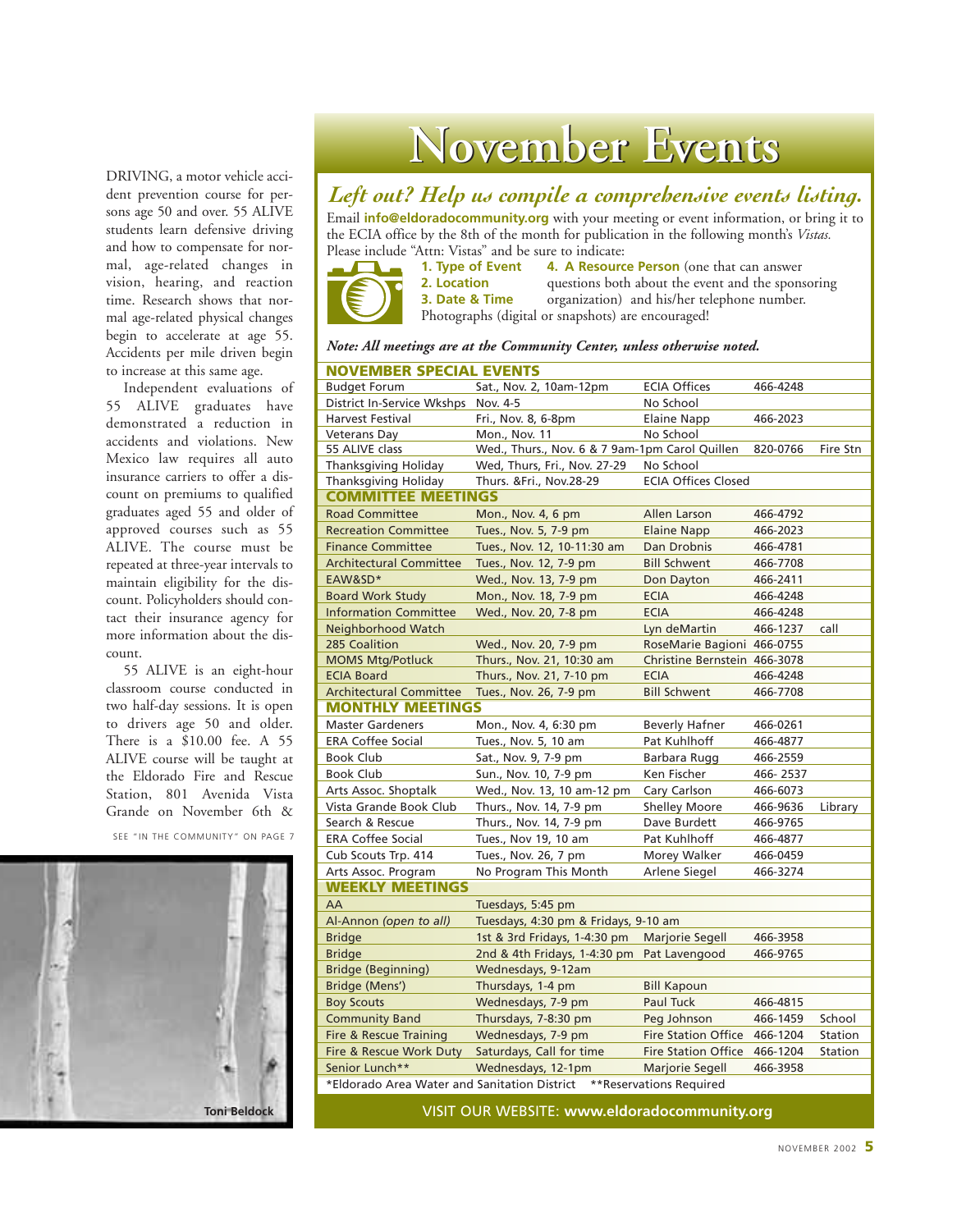Don't lose your head

To gain a minute

*The Roads of Eldorado* **What path do we take?**

OUR ROADS IN ELDORADO are a<br>mixed blessing. Some people love the iso-<br>lation and minimum traffic of "living on<br>the dirt." Others wish for the many conveniences mixed blessing. Some people love the isolation and minimum traffic of "living on paved roads provide. Our roads are a much discussed and debated issue in the community and truly represent a major factor impacting our cars, homes and comfort of living in the semi-rural lifestyle of Eldorado.

IN THE COMMUNITY

Eldorado has now developed into a mature community with eighty miles of roads. Our arterial roads are paved, but most other roads are not. One exception is the Verano Loop area which developed a special tax district for road paving.

Our community's development process has been a bit bumpy at times, but the result is a wonderful place to live. Our infrastructure (water, sewer and roads) has not kept pace with our growth. The low cost alternative has always been chosen.

From here, which path do we take? The ECIA Board continues to receive requests to do something about the poor condition and safety of our roads. **If the ECIA Board is to provide community leadership and representation with Santa Fe County Public Works Department, we need input. That input should be based on a community-wide discussion regarding the future of our roads.** 

The Board is well aware that the community's frustration regarding roads is a result of expectations not met. The Board's goal is to provide the information and the processes required for the community to develop a considered and rational position regarding the future of our roads and then represent that position with our state and county representatives.

The following information is provided to give you the necessary information you need to participate in the discussion.

- $\blacktriangledown$  The community road plan, funded by a \$50 special assessment, is complete. All arterial roads are paved.
- Additional major collector roads that have been recommended for paving by the ECIA Road Committee are: Monte Alto Road, Caliente Road, Herrado Road, Encantado Road, and Balsa Road.
- ▼ The Road Committee recommends all roads in Eldorado eventually be paved.
- ▼ The type of road improvements and associated costs are:
	- Asphalt paving at a cost of \$250,000 per mile. This will be recommended for roads with traffic in excess of 600 cars per day and would require state funding. Santa Fe County will not pay for asphalt paving.
	- Chip seal costs \$100,000 per mile and can be implemented on roads with traffic less than 600 cars per day and no truck traffic. Santa Fe County will pay for chip sealing – if we can get the road on their annual proposed work list.
	- Base course (gravel) is for lightly traveled roads. It requires careful maintenance, close attention to drainage problems, and appropriate driving habits by residents.
- ▼ Funding options:
	- Santa Fe County has placed Monte Alto Road on their list to be paved and have requested state funding.
	- The ECIA could re-impose the special road fund assessment. The amount would depend on the extent of work planned, timetables and a contract with the county. Historically, the ECIA has paid for materials and the county used their labor force and equipment.
	- Request assistance from the state legislature. This option does not have a high probability of success.
	- Form a special tax district in Eldorado. This is a tax-deductible option, but requires a 75% majority of votes cast for approval. Additionally, the new district must assume all responsibilities for roads within the tax district and establish a Board of Directors, similar to our Water and Sanitation District.
	- All ECIA members could share in the cost of road improvements.
	- Only primary road users would share in the costs of improvements.

*Note: This article is based on information developed by Allen Larson and the ECIA Road Committee.*

> *John Reeder President, ECIA*



Your brains are in it.

You need your head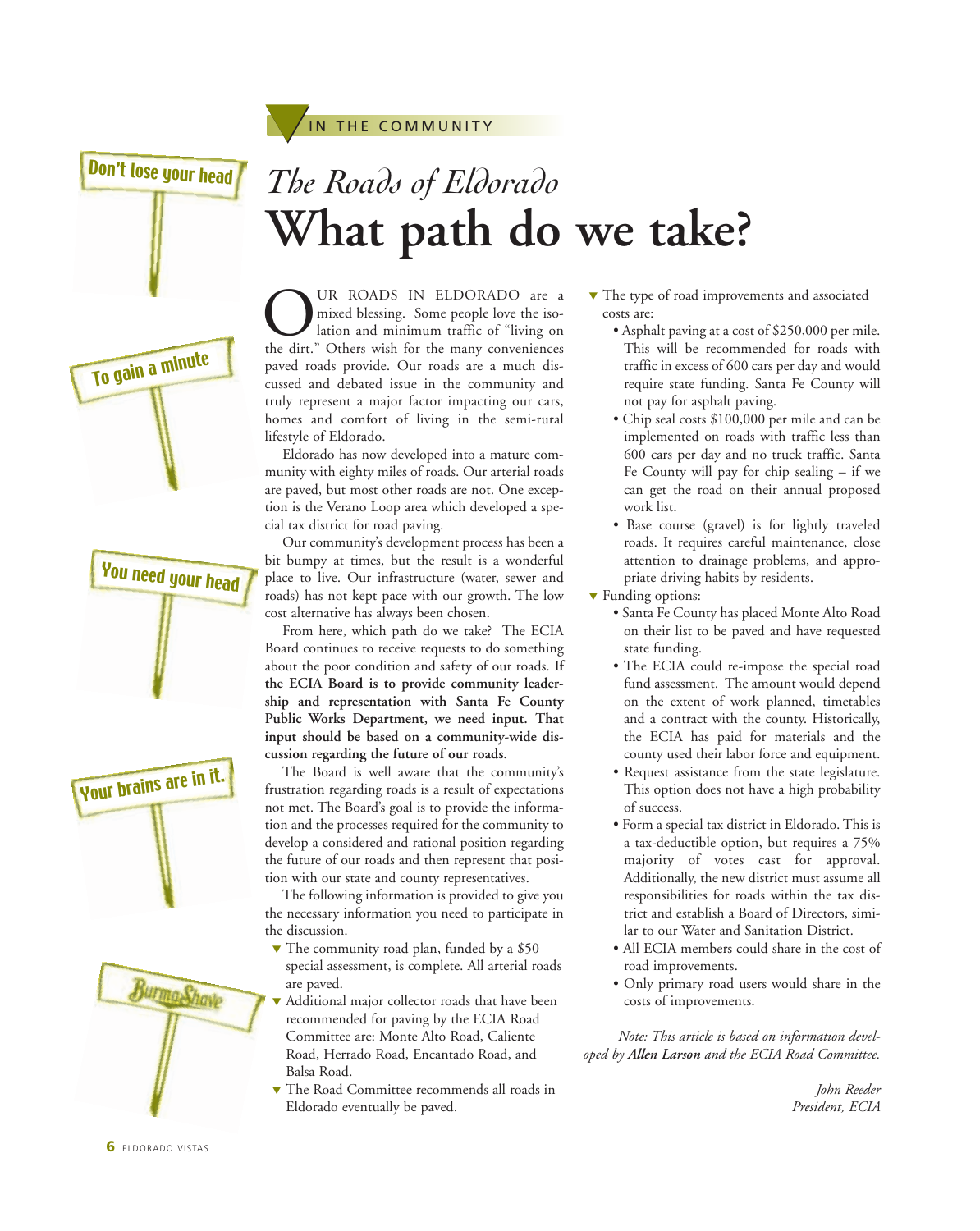IN THE COMMUNITY

|            |                      | take a few moments out of your busy schedule to complete the survey below.                                                               |
|------------|----------------------|------------------------------------------------------------------------------------------------------------------------------------------|
|            |                      | Once completed, please cut out survey and send to, or drop off at, the ECIA office.<br>ECIA, 1 Hacienda Loop, Santa Fe, NM 87508         |
| $\Box$ Yes | $\Box$ No            | Should the ECIA Board take a leadership role with Santa Fe County Public<br>Works Department regarding the community's future road plan? |
| $\Box$ Yes | $\Box$ No            | Should any additional roads be paved?                                                                                                    |
| $\Box$ Yes | $\Box$ No            | Should only additional collector roads be paved?                                                                                         |
| $\Box$ Yes | $\Box$ No            | Should it be planned that all roads eventually be paved?                                                                                 |
| $\Box$ Yes | $\Box$ No            | Should all ECIA members pay for additional paving?                                                                                       |
| $\Box$ Yes | $\Box$ No            | Should only primary road users pay for additional paving?                                                                                |
| $\Box$ Yes | $\Box$ No            | Should a tax district be formed to pay for additional road paving?                                                                       |
| $\Box$ Yes | $\Box$ No            | Should a Special ECIA road assessment be re-imposed to pay for additional<br>road paving?                                                |
|            | Additional Comments: |                                                                                                                                          |
|            |                      |                                                                                                                                          |
|            |                      |                                                                                                                                          |
|            |                      |                                                                                                                                          |

## Community FROM PAGE 5

7th. Class will be from 9 am to 1 pm each day. Contact **Carol Quillin**, AARP volunteer instructor, at 820-0766 for additional information and to make your reservations. Class size will be limited so make your reservations soon.

#### **Harvest of Thanks Festival**

For more than a year, the ECIA Recreation Committee has been working to bring residents to the community center, primarily to encourage residents to see the wonderful facility available for their use. The Harvest of Thanks Festival has become an annual 'First-Social-of-the-Holiday-Season' Open House. It's a chance for the community to get together and learn about the various community groups that use the center, create new groups, and to have a good

time. The Social includes an hors d'oeuvre potluck on Friday, November 8th, 6- 9 pm at the Community Center. BYOB. Child care will be provided for families with young children. This is a community event for the members of Eldorado, sponsored by the ECIA.

*We hope to see you soon. If there are questions regarding the Festival, or you would like to help, please contact Elaine at nappkin@aol.com or call 466-2023.*